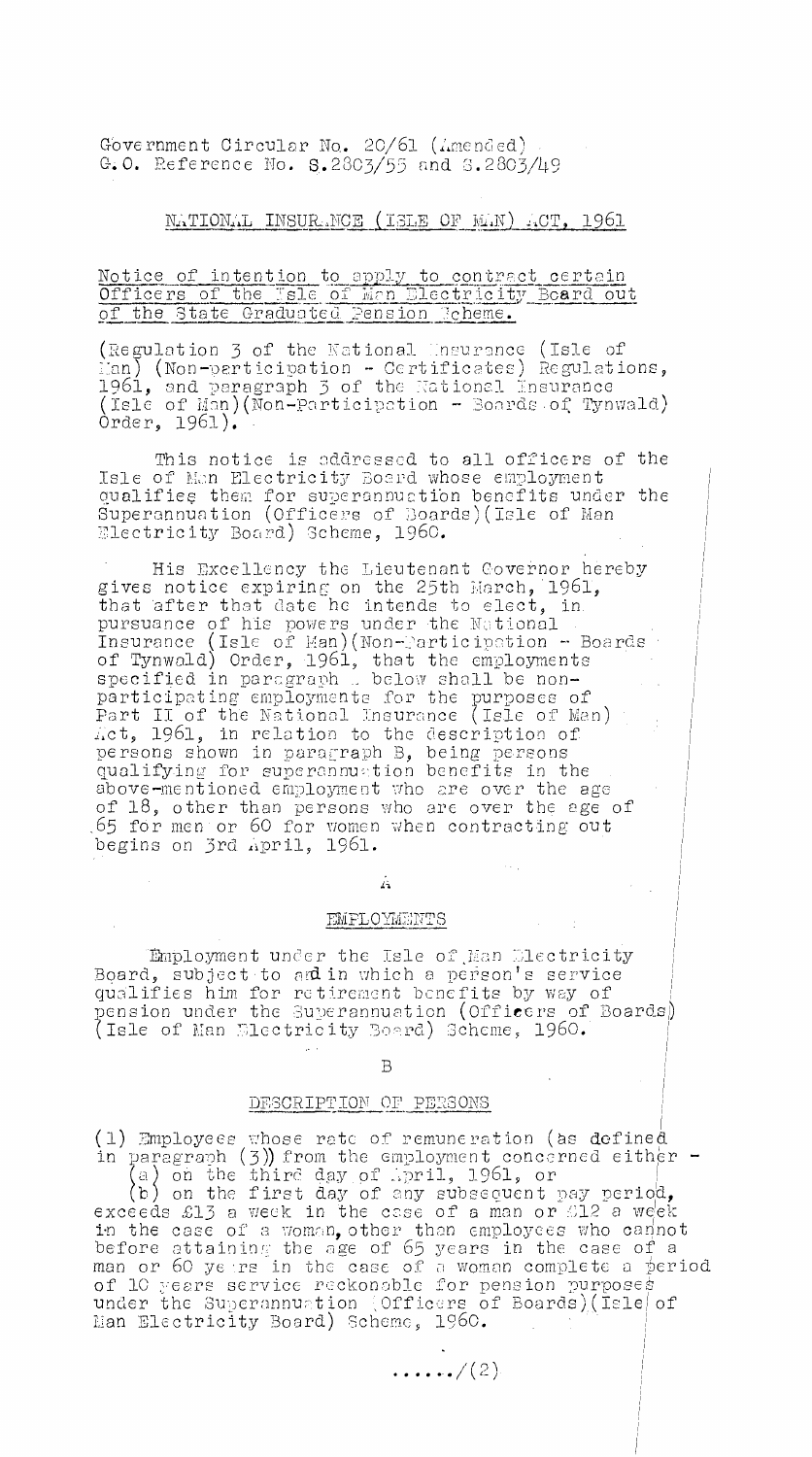(2) Employees whose employment has been non-participating employment because their rate of remuneration has been in excess of the relevant amounts mentioned in paragraph (1) above and who have continued without a break in employment at a lesser rate of remuneration (as defined in paragraph (3) below) provided that either:-

- $(u)$  on the first day of any pay period such lesser rate of remuneration exceeds £11  $\mathsf{a}$  week in the case of a man or  $\mathop{\rm g}\nolimits 10$  a  $\mathsf{a}$ week in the case of a woman; or
- (b) in a case not falling within the preceding sub-paragraph, the reduction is due to the working of shorter hours by reason of incapacity, so however that any employee whose remunerstion is reduced on this ground shall not remain within the category of persons Cescribed in this paragraph after the expiry of the pay period current twelve months after the reduction began..

(3) For the purpose of the foregoing paragraphs the expression remuneration means the employee's basic salary or wages together with the money value of any apartments, rations or other allowances in kind appertaining to his employment and any emoluments which are a usual.incident of his emoloyment but excluding any travelling or subsistince allowances or other moneys to be spent, or to cover expenses incurred for the purposes of his employment.. Provided that where the remuneration as so ascertained is not constant, the rate of remuneration for each pay period shall be regarded as exceeding the relevant amount specified in the foregoing paragraphs (1) and (2) if the remuneration ascertained as aforesaid, expressed as weekly rate, will normally exceed that amount for more than half the weeks in any period of. twelve months including the pay period in question.

The election will be made by means of an application by the Governor to the Registrar of Non-Participating Employments who will be asked for a certificate providing that the persons referred to above shall be contracted out of the graduated national insurance scheme. If he thinks fit the Registrar may, in the light of any representations made by<br>persons to whom this notice is given, or by organisations reoresentin' those persons, defer the issue of certificate to enable the decision to apply for contracting out to be further considered by those concerned-

By Order of His Excellency the Lieutenant Governor.

E. R. ST. A. DAVIES,

GoVernment Cecretary.

 $\mathcal{L}_{\rm eff}$  , and  $\mathcal{L}_{\rm eff}$ 

Government Office, Isle of Han. ilarch, 1961.

 $\frac{1}{2}$  ,  $\frac{1}{2}$